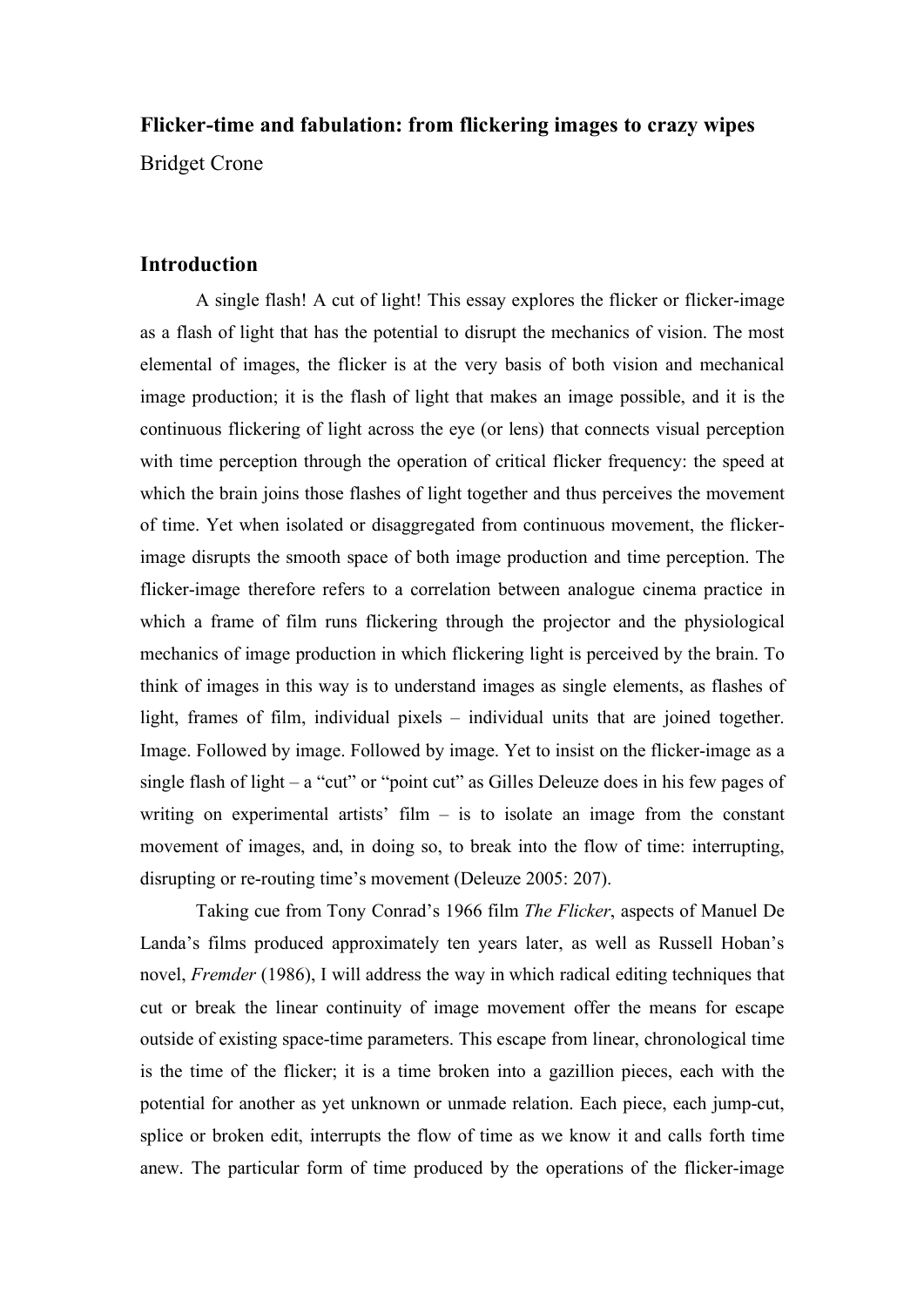(the image cut from movement) has much in common with the time of Aion or the instant, as that which cuts into the linearity of chronological time. In this way, flickertime takes us out of the "no-time" and "no-space" of our continuous present, and thus from the continuity of time that is dominated by demands for constant productivity and progress on the one hand, and an entropic, unending present, on the other, as Jonathan Crary observes in his book, *24/7: Late Capitalism and the Ends of Sleep*: "A 24/7 world is a disenchanted one in its eradication of shadows and obscurity and of alternate temporalities" (Crary 2014: 19). The flicker-image is therefore a resistant technology that breaks and remakes the relationship between time and the image in order to both occult the world and produce it anew, and flicker-time is a "fabulated" space-time. Here fabulation suggests an estrangement that is rooted in conditions of the "real" (that occur in real life; IRL) yet also gestures towards a form of speculative thought: the telling of stories, the weaving together of forms of speculation – the might be, could be, possibly. Fabulation is thus at the heart of an art practice that provides the means to "project – into things, into reality, into the future and even into the sky." (Deleuze 1997: 118) And so, focussing our attention on the operation of the flicker as a single flash of light – a single flash that cuts or breaks into linear time and space – rather than a continuum of flashes, enables us to explore the way the flicker acts as a launch-pad that takes us out of time into a fabulated time an space. This is a time-space that couldn't possibly exist, might exist, probably doesn't exist, could perhaps exist through another understanding of time and space. As Deleuze suggests, it emerges through the telling of stories and invoking im/possibilities.

There are three distinct operations of the flicker that will be extrapolated through the work of Conrad, Hoban and De Landa. These are summarised, as firstly, an expansion of time and space; this is the case in Conrad's film where the operation of the flicker produces a journey into a world beyond the image, a world of psychedelic experience. Here the flicker acts as a launch pad for entering into another dimension. In contrast to Conrad's freedom *through* the flicker to a space outside of it, Hoban's novel, *Fremder* proposes that liberation might be found in the space between the flickering images that make up perception. In *Fremder*'s world, perception of so-called "reality" – a "reality" produced by the continuous flickering of light across the eyes – is controlled by a sinister organisation referred to as "The Corporation". Freedom therefore can only be found *outside* of the image. In a move that mirrors Crary's remarks made 25 years later, Hoban's novel proposes that in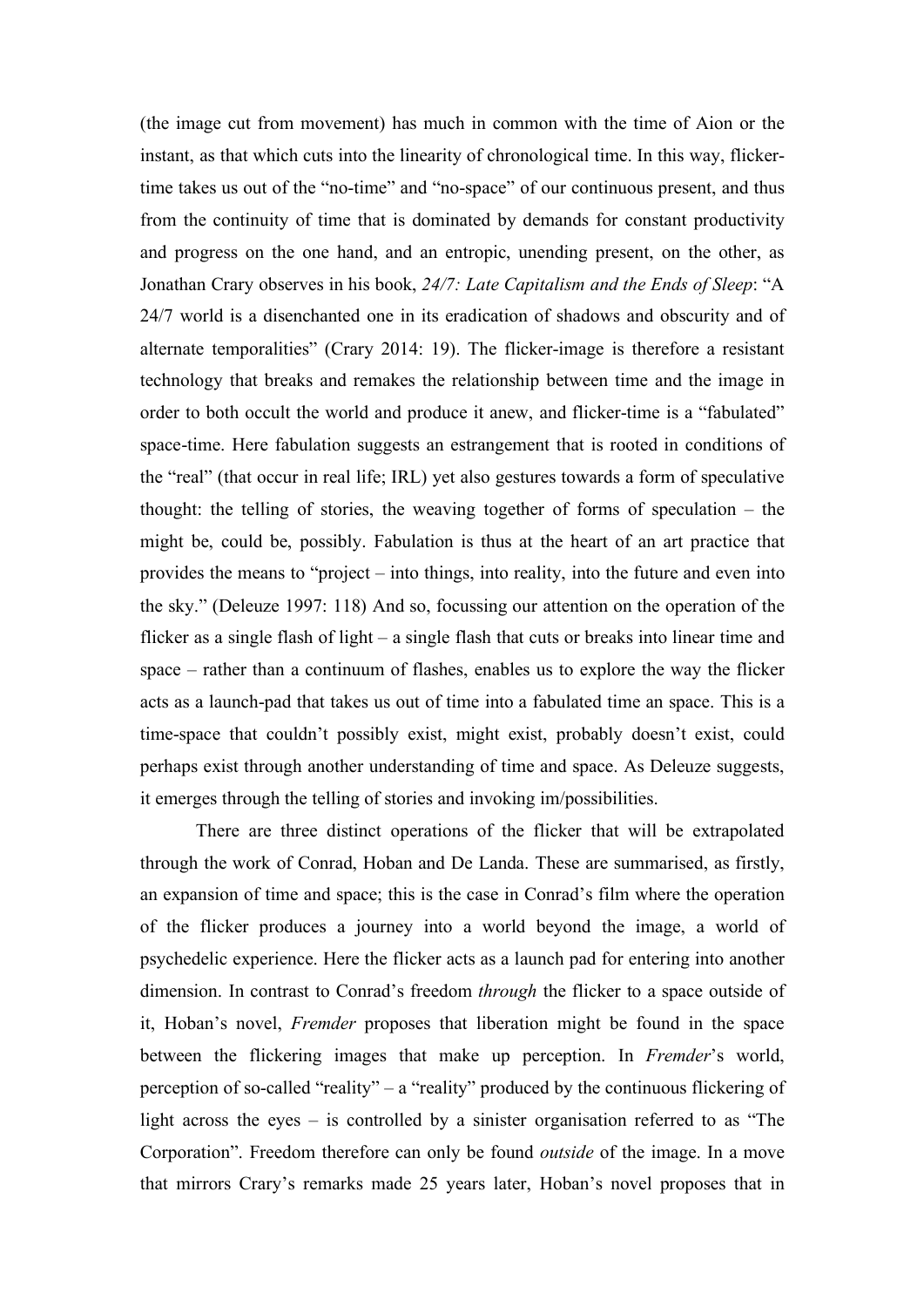order to resist control we must enter into the world of "shadows and obscurity" (Crary 2014: 19), and where Crary explores sleep as the last bastion of resistance to the demand for constant production, Hoban proposes that this is to be found by slipping into the space (the darkness) between images. Hoban's novel is remarkable not only for the manner in which it weaves together a philosophical questioning of the nature of time and reality, but also for the way in which it highlights the need for resistance (to the co-option of time and self by the sinister Corporation, who rule the universe) to a complete co-option of all time and space that so astutely foresees the crisis of neoliberalism as a space-time with no outside.

The third operation of the flicker is to be found in Manuel De Landa's little known films from the mid to late 1970s, in which he uses radical editing techniques to produce a new relationship to time by completely severing the correlation between images and the continuities of time and space. To this end, De Landa's work attacks the *forced* conjoining of images that is imposed through continuity editing and enforced by capitalist institutions – a conjoining that De Landa proceeds to unpick one film at a time. De Landa takes on, and takes issue with, a single accepted filmediting technique in each of his films, proceeding to break apart the continuity produced through and by the use of that particular editing technique. In the case of his film, *Incontinence: A Diarrhetic Flow of Mismatches* (1973), De Landa takes apart sight-line matching; the result is near to absolute temporal and spatial confusion as the contiguities of space and their relationship to time, and chronological time's role in constructing spatial relations are completely disaggregated. It is worth reiterating the correlation that emerges in these works between the mechanics of vision and of image production and projection. In all three cases, image-movement is a constant and regulated *linear* movement that can be likened to the movement of frames of film through an analogue film projector and *also* to the projection of light across the eye that is then processed as image. Therefore Conrad, De Landa and Hoban's work acknowledges the potential of the flicker-image to re-forge our perceptual relationship with time (thus producing a form of time that is non-linear) and undermines or questions the shared certainties of this so-called "reality". This is to say, more explicitly, that the flicker-image harbours the potential for disobedience and resistance so that the forging of discontinuity is a resistant act that seeks to open up the possibilities for different inhabitations and understandings of time through its fabulation.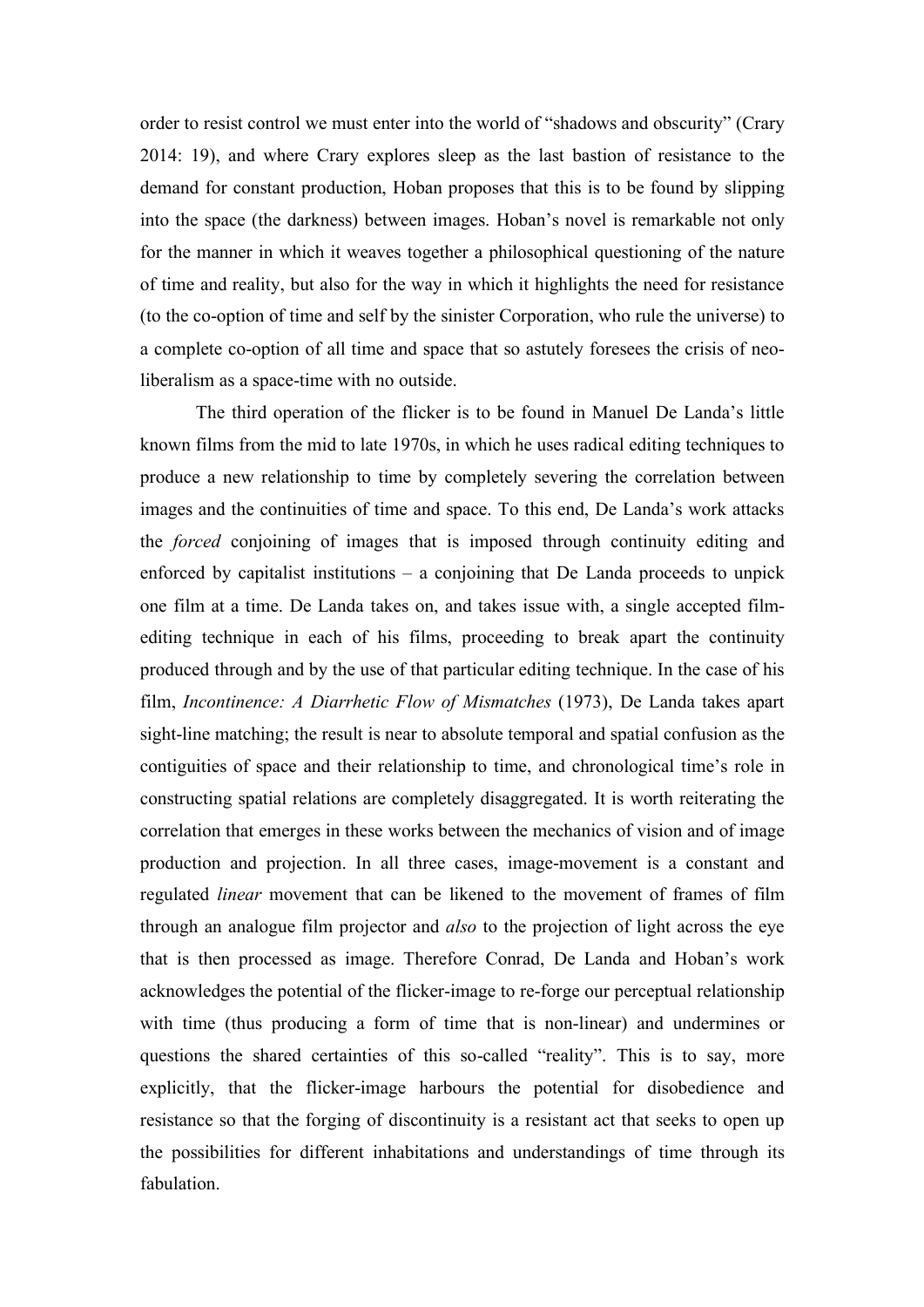# **Flickering Jewels**

A flash that breaks into and transports us out of time is what Tony Conrad sees when he first observes the myriad points of flickering light cast by the performer, Mario Montez's sequinned dress at a party held by the artist-filmmaker Jack Smith at the apartment that the three of them shared. It "created an incredibly luminous effect and froze Mario Montez when it was shone onto her" (MacDonald 2006: 65), Conrad recalls and his words create a vivid picture of an image snatched from movement and multiplied into an array of flickering points of light, each projecting and refracting their own polyphony of effects. Conrad's first encounter with Montez's flicker then led to experiments that involved Montez dancing in front of the beam of light emitted from a lensless projector. Again the image that Conrad paints of this is so evocative that it is easy to imagine being entranced by the magical array of lights emanating from Montez's sequins amidst other similarly glamorous invitees – particularly knowing the beauty and dream-like qualities of Smith's films such as *Flaming Creatures* (1963), which he had dedicated to the film star Maria Montez, Mario's namesake. Seeing the potential in Montez's flickering sequins, Conrad goes on to play with the frequency of light that shines upon Montez; "fiddling with the knobs" of the projector is the phrase used in one account although the origins of Conrad's subsequent film, *The Flicker,* have become somewhat mythologized (Shirley, 2009). In Smith's version of the story "Mario and the Flickering Jewel" (i), he himself also dangles a piece of green costume jewellery in front of the lens causing the light to "refract erratically from the green jewel, flickering violently across the room" (Shirley 2009). Yet what is clear is that for Conrad the flicker-image immediately opens the possibility for the expansion of experience through the flickering points of light, which he goes on to liken to journeying into another world or dimension.

Conrad has stated that his intention in making *The Flicker* was to create an event that the audience would understand as "going on – not just passing by" (MacDonald 2006: 70). This sense of event is partly enacted by a rather long seizure warning for epileptics, which is beautifully rendered in cursive-style handwriting and accompanied by a music hall style piano number, rather cheerful in mood – and referencing the use of such devices in early film screenings, which were often referred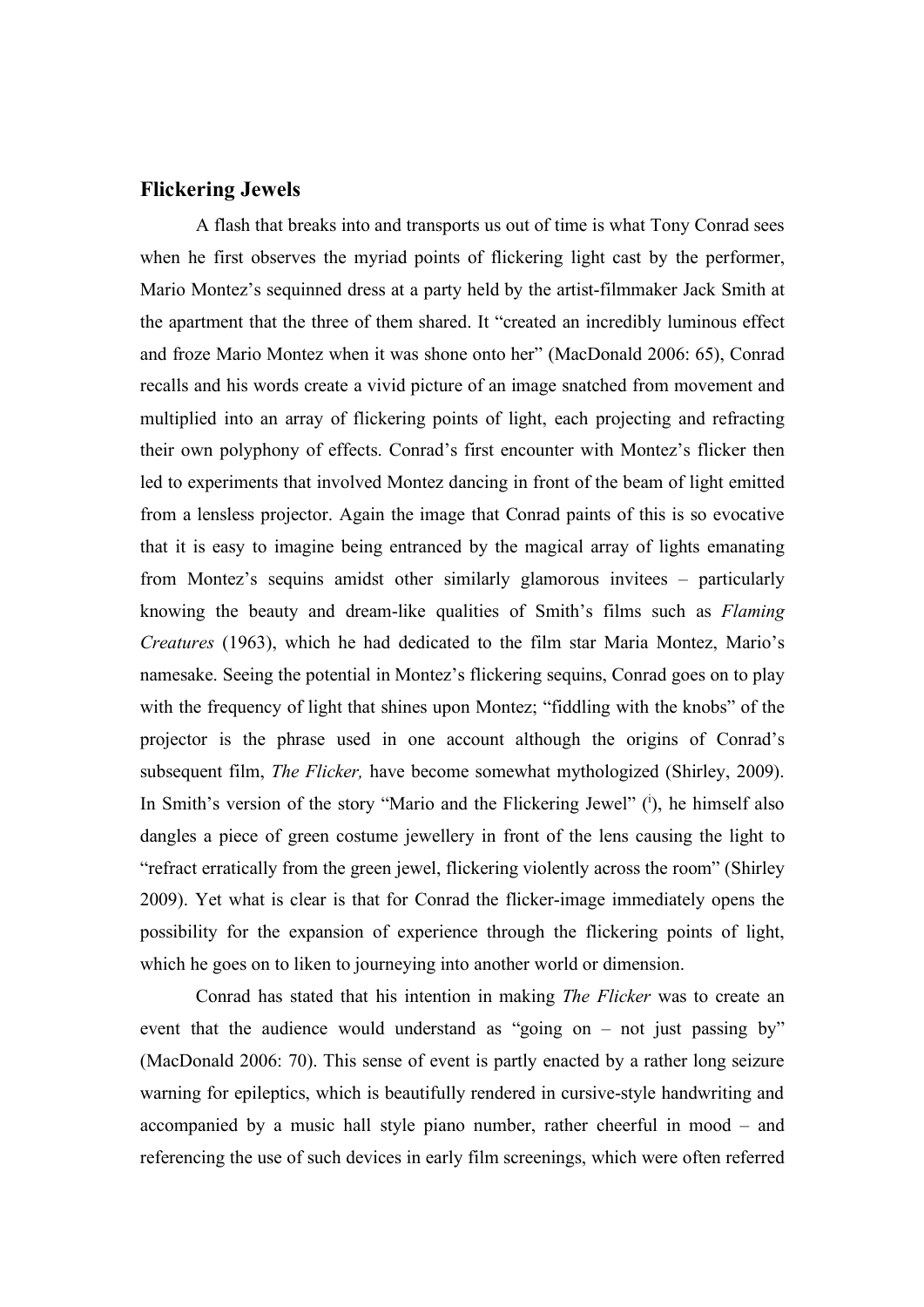to as the "flicks" and again highlighting the important role of flickering light. Interviewing Conrad, Scott MacDonald enquires whether the long duration of the warning is a deliberate gesture towards creating some kind of suspense at the start of the film. Conrad denies this, speaking of his concern to allow those who might fear having a fit time to leave the room but later admits that it was intended to create the space the screening as a space set apart from the everyday; a space to enter into as well as creating a sense of compliance, commitment and surrender in the viewer, as Conrad notes. And he further emphasises this sense of entering into another spacetime, stating: "I wanted people to loose themselves and to understand they had lost themselves in that world" (MacDonald 2006: 66). Conrad's emphasis on the spatial dynamic of an event "taking place" highlights his intention to create a different temporal experience – "not just passing by" but entering into a distinct space-time which is not only produced by setting the space of the film screening apart from the everyday through the inclusion of the long credits but also, most importantly, through the operations of the flicker-image itself.

This space that is created by the operations of the flicker image is produced through a double movement of expansion and contraction at once – contraction into the image as a point of light that is cut from movement, on the one hand, and, on the other, the expansion outside of the image into another dimension. Thus we are transported away from the image via its excessive effects into a hallucinogenic experience of multiplying images and after-images, and at the same time the world contracts to the experience of the single points of light, not light, light, not light. Here the "cut" refers to interruptions and breaks that contrast to the continuity of film in which images are propelled through their relationship to each other. Here, the flickerimage can be considered both in the instant of its illumination — that is the little events of the individual flashes — and in relation to the *incorporeal* optical effects that the flicker-image produces. In this way, it is the *freezing* of Montez in the light of the projector and the visible breaking of the image into a series of tiny individual points of light of that is of the most interest to the development of the flicker-image.

To articulate the flicker-image as a "point" is to highlight its interruptive and disruptive aspect and to further emphasise the image that arrests or holds out against movement itself. This means that rather than considering the image as always connected and in movement, or as a form of montage in which the dynamics between images produce meaning, as in Deleuze's movement-image, the flicker-image acts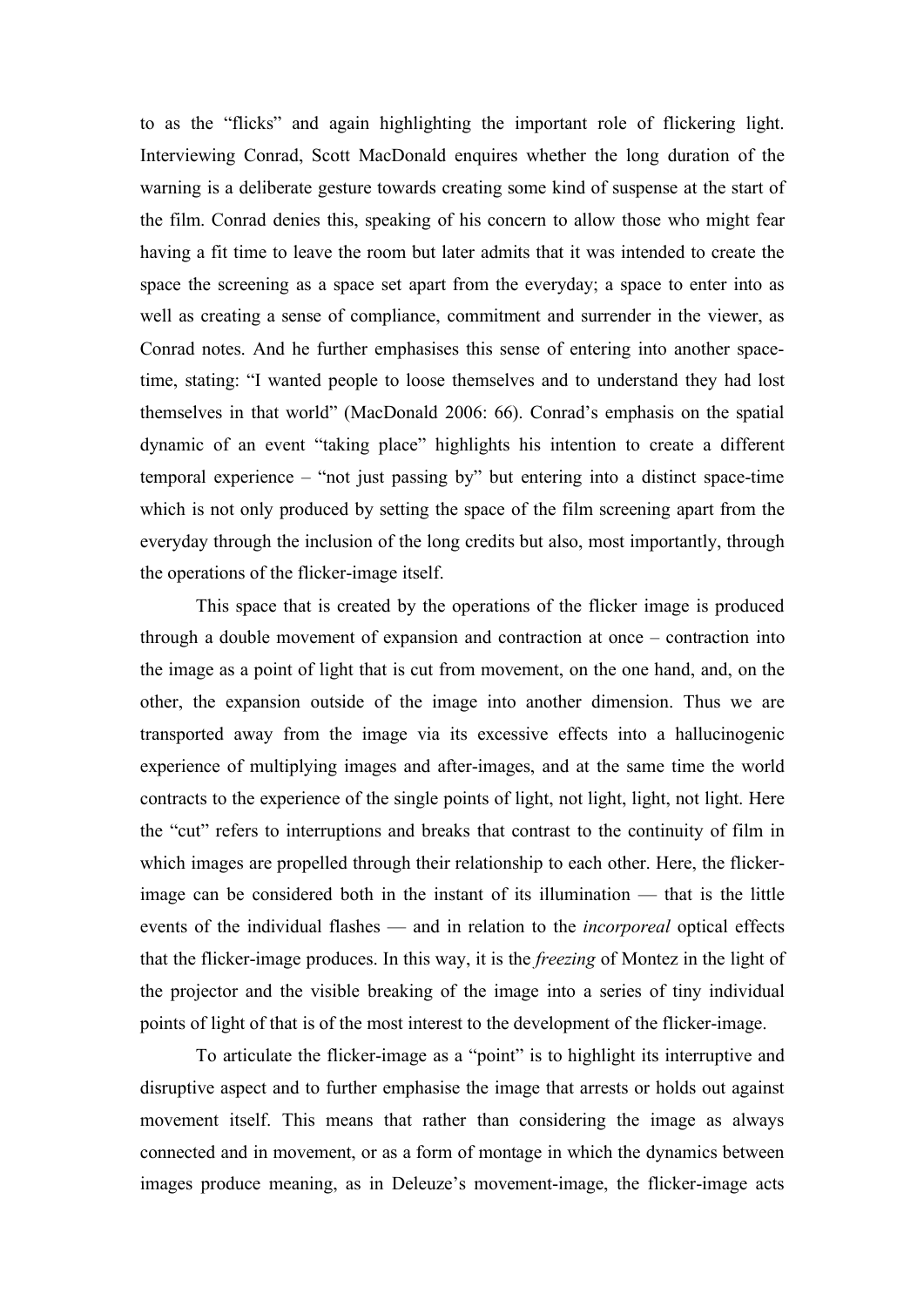more like a singular point in time. It is a moment of projection that occurs in time but disrupts the ongoing, linear movement of time. Here the flicker-image operates as a kind of insistent point-like *now* that is inserted between the past and future. It is a *now* that is defined by its impossible limits rather than duration, and which breaks into the present which is fleeting and almost ungraspable: a point or prick in the movement of time rather than space, a single flicker of light, a single point of light appearing fleetingly upon a screen and crucially opening up a space that we might enter into. Yet at the same time, this singular image projected in the instant is expansive, producing a series of effects that emanate outwards from the point itself. We can visualise this as the psychedelic flashing of light that results from a strobe for example, where each point or flicker of light produces a doubling or tripling of the image. It is this multiplication of the effects of the flicker-image that is so fascinating especially considered in relation to Montez's sequins and, later, Conrad's film. This is because there is a possibility of transportation in and away from this single point of light towards what Conrad calls the "experiential excess" of the flickering light, an excess that transports, that produces other worlds. As Conrad has stated: "I've always thought of *The Flicker* as a bizarre science fiction movie, as a space that you can enter … and go floating off into some weird dimension and then come back." (MacDonald 2006: 66)

The question of perception and its limits is inherent to the composition of *The Flicker* and connects the film with early 20<sup>th</sup> Century experiments in neurology particularly those concerning the treatment and diagnosis of epilepsy, and most particularly Conrad's interest in the visions experienced by epileptics during a fit. Therefore while *The Flicker* draws upon parallels with musical composition and mathematics, the experiment with patterning and repetition – and the *disruption* of these patterns – that is explored in the film, is also a crucial aspect of this neurological research. As W Grey Walter points out in his book, *The Living Brain* (1953), which was influential to Conrad's work, there is a "synchronisation between the flicker an the brain rhythms." (Walter 1961: 92) And in the book, Walter describes how the scientists made a type of flicker-film themselves by projecting light through a turning wheel. The compositional structure of *The Flicker* speaks directly to the correlations between the mechanics of film and of visual perception by addressing the frequency at which the eye can detect light, which differs according to the structure of the eye, the type of light falling upon the eye (colour, black and white, moving or still) and the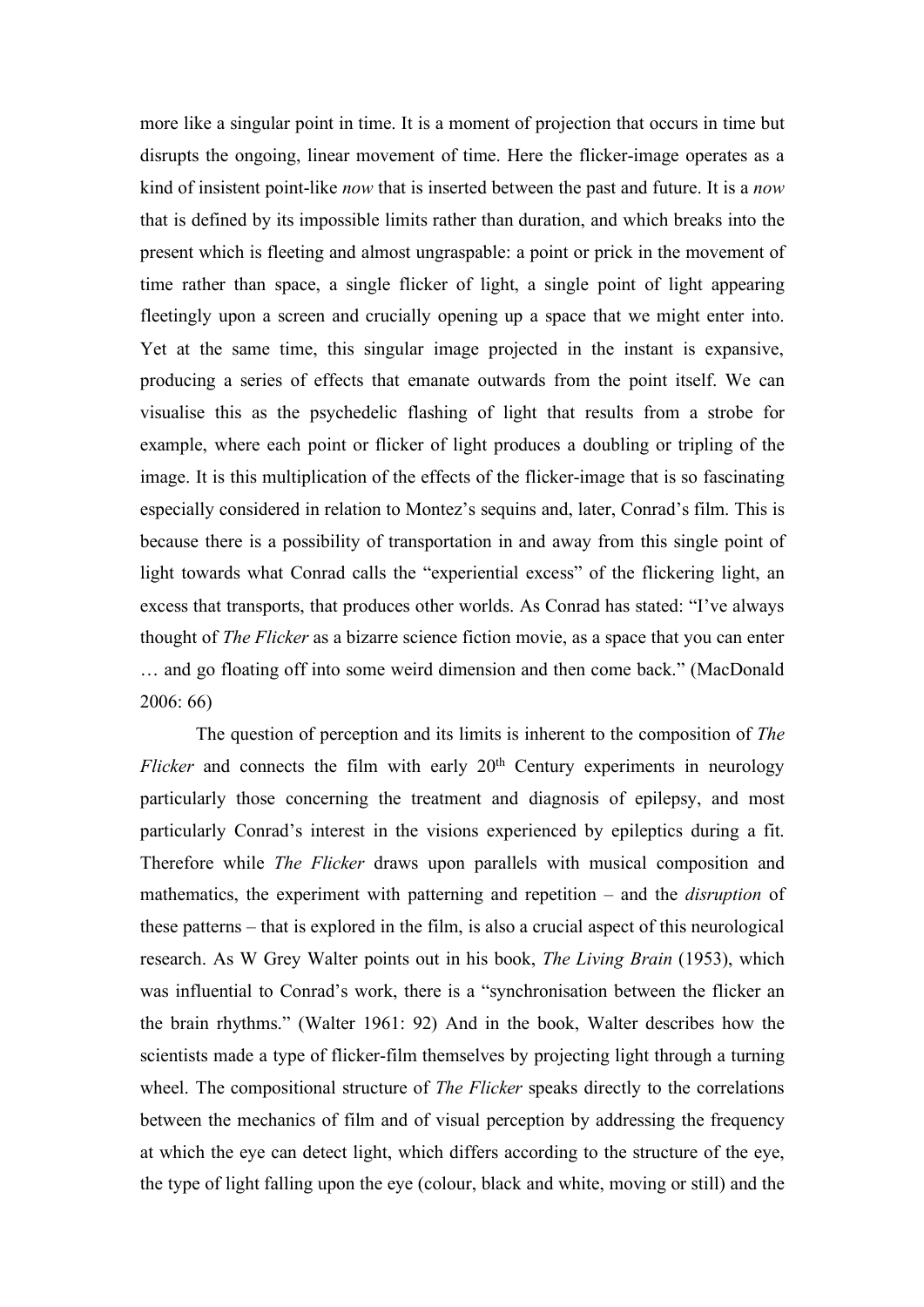point upon the eye that the light falls (frequency differs across the eye). This is seen most obviously in Conrad's piecing together of single frames within the overall movement of images, and his consideration of the role of rhythm, patterning and repetition in the processes of perception.

After his initial experiments with Smith and Montez, Conrad goes on to work on what becomes *The Flicker* on his own, and while the basis of the film seems so simple, so basic to film, and the image, itself – that movement between light and darkness, between white and black and black and white film frames – its planning and execution were complex and diagrammatic. Beginning from questions of composition, harmony and rhythm, Conrad, who was also a musician, ponders upon the "frequencies [of image movement] you would have to use in order to get flicker" and he pursues this question in a highly systematic way, working through calculations of frame rate, film speed, and, finally, through an intensive editing process that involves splicing hundreds of pieces of black and white film. The initial problem that Conrad recounts in the making of the film is the question of how to shoot white frames. He recalls that Jonas Mekas brought him a number of rolls of old negative film, and that shooting the black frames was simply a matter of covering the camera lens. However, exposing for the white frames so as only to get "projected light" proved more difficult than simply removing the lens of the camera as hoped. Finally, on a borrowed 16mm Bolex camera, Conrad succeeded in shooting 47 variations of black and white frames. Ten copies of this film were subsequently printed, which Conrad then cut and spliced into the final film, which contains 500 splices. Working with the constraints of 24 frames per second, the projection speed of a 16mm projector dividing the film strip into variations that will produce between three to 12 flickers per second depending upon the length of blocks of black and white frames used. *The Flicker* therefore develops through a mathematical structure (which highlights music's indebtedness to mathematics) in order to determine and to experiment with the limits of vision – that question of how many flickers of light per second the eye can see.

Montez's flickering sequins enabled Conrad to recognise the expansive effects of the flicker. As Conrad has noted, this is a moment of expansion and contraction at once, as, on the one hand, time is reduced to the instant of flickering light and, on the other, a new experience of time and space opens up. This can be understand as the intensity of experience that Conrad asks the viewer to enter into through the space of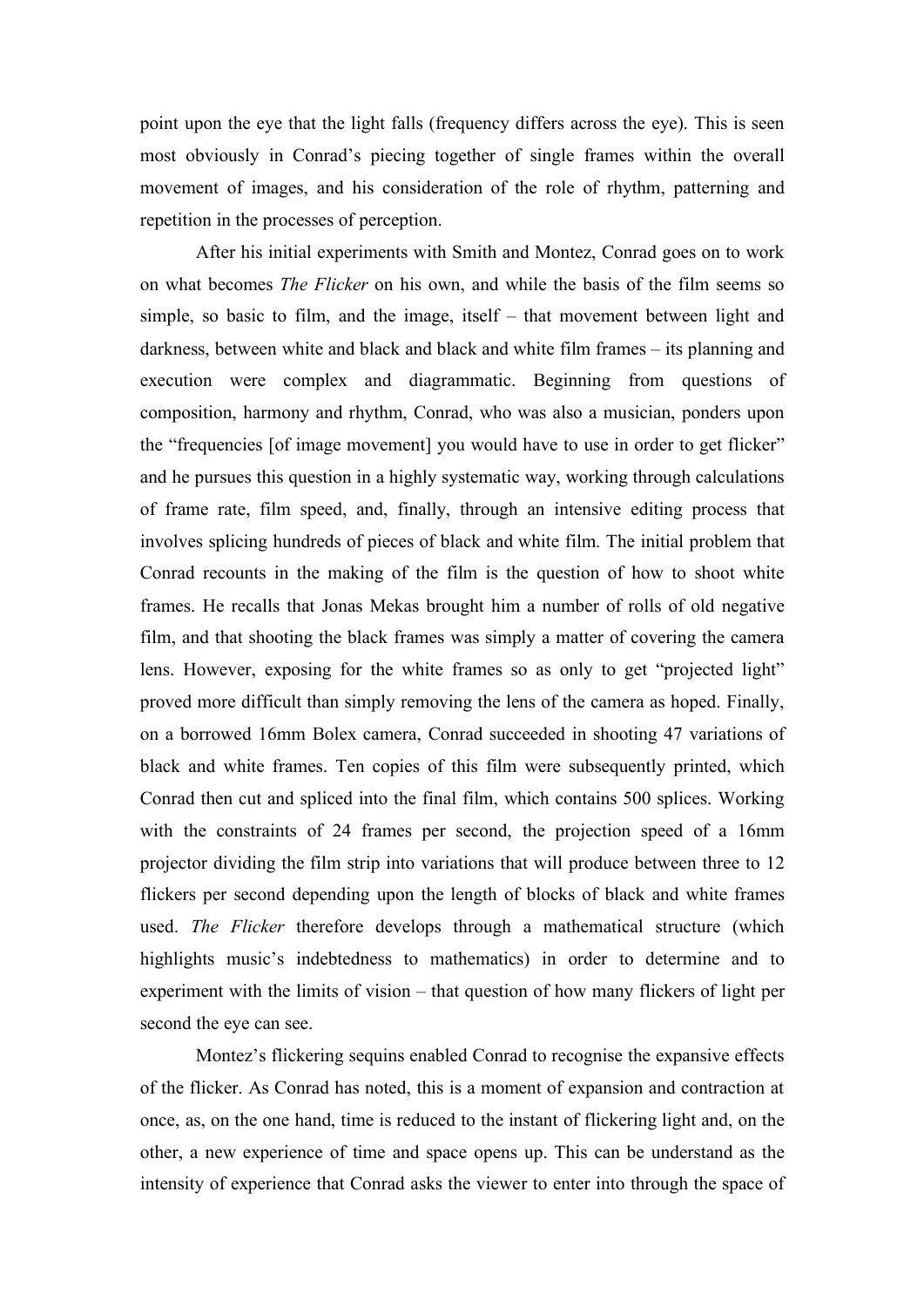the film, but also most importantly it is the breaking and remaking of time that takes the viewer on a journey from the myriad of individual flickering points of light in Montez's dress or Conrad's film to a new experience of time and space. Here the points of light act as a form of transportation by contracting time to the instant of illumination and then expanding it into other visuals effects. This is a space that might be called hallucinogenic, that might be attributed to a form of image referred to as a noosign (an image that exists only in our head) or likened to what Deleuze refers to as the Crystal Image of Time – a place in which the actual and virtual are drawn close together and time dominates (Deleuze 2005: 95-121). The domination of time over image-movement highlights another more mechanical aspect of the flicker that is suggested by Conrad's experimentation with projection speed and the inter-spacing of the film-frames. Here there is a direct link to neurological research in which the pace of the flickering light is observed acting to stimulate brain activity such that the experience of time is altered relative to the speeds of flickering light (or images). It is therefore the rhythm and speed of the points or flashes of light and crucially the distance between these flashes measured by the duration of darkness between them that produces this sense of time passing.

#### **Flicker Time and Crazy Wipes**

Excavating the relationship between flickering light, brain activity and the experience of time enables an opening up of the limits of chronological time that results in a time that is dependent upon the speed and frequency of flickering light; what we might term, flicker-time. Early neurological studies, such as those discussed by W Grey Walter (and read by Conrad), note a connection between the flickering of the eyelids, the stimulation of light and brain activity and the perception of time. And indeed, Walter reports in experiments to alter the rhythm or frequency of this flickering light: "Sometimes the sense of time is lost or disturbed. One subject said he had been 'pushed sideways in time – yesterday was at one side, instead of behind, and tomorrow was off the port bow'" (Walter 1961: 98). Here the disaggregation of time from its usual linear arrangement hints towards what might be recognised as a form of time-travel. René Thoreau Bruckner addresses this possibility in the essay "Travels in Flicker-Time (Madre!)", proposing that the flicker enables a form of time travel by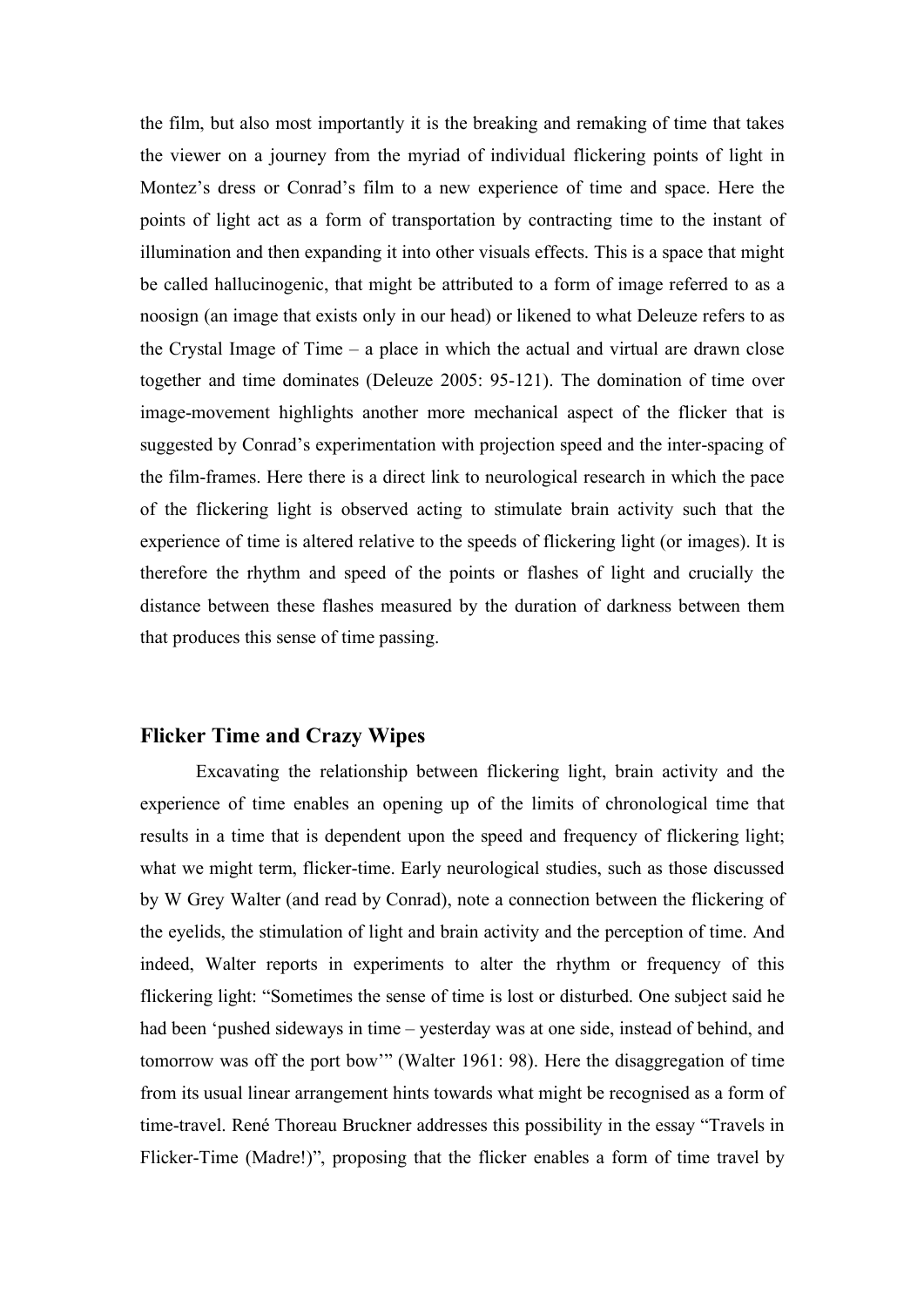extending upon the neuro-scientific notion of critical flicker frequency to understand the moment in which the mind gives way to the breakdown of chronological time – or gets 'pushed sideways in time' (Walter 1961: 98). We also see this concept explored in Hoban's novel, *Fremder,* through the notion of the flicker-drive – the (fictional) means of travelling through vast distances of time and space by manipulating the brain of surgically conditioned people, called flicker-heads.

If we recognised that chronological time is, first and foremost, time arranged spatially and dominated by a linear trajectory or progression, the flicker is the breaking up of this ordered forwards movement. In this way, the flicker is then the repeated transmission of light broken up and constantly interrupted by moments of darkness, such that time is experienced not as duration nor as linear movement but as the "palpitation" of points of light (Bruckner) or the "pulses of cognition" that are inherent to the individual's ability to "self organise time perception" (Vimal and Davia 2008: 108). Thus consciousness is not experienced as continuous but as a series of successive pulses. In a scientific report on the relationship between phenomenal or experienced time and quantum or measurable time, Ram Lakhan Pandey Vimal and Christopher James Davia note that yoga practitioners develop a higher critical fusion frequency than others, which further highlights the mutability of our experience of time. Therefore these "pulses of cognition" point to the suggestion that time is relative and manipulable, and that consciousness itself might not be constant.

Bruckner postulates that it is the operation of critical flicker frequency that is at work in time travel as the ability to control the disruption of linear, spatially wellorganised (chronological) time. He gives two examples to support his case for time travel in this manner. Firstly, he cites the 12th Century Fable of the Wolf and the Animals in which a wolf circumvents his two-year ban on hunting by speeding up time through the opening and closely of his eyelids to evoke the darkness of night and the brightness of a new day with each successive blink. "The Wolf's trick, his invention, is a device for moving things along by blinking, producing for himself a proto-cinematic, flickering picture", Bruckner notes (Bruckner 2008: 63). Secondly, Bruckner addresses H. G. Wells' novella *The Time Machine*, in which the protagonist, simply referred to as the Time Traveller invents a machine that allows him to travel through time and space. Well's novella, published shortly after the Lumière Brothers first revealed their cinematograph and RW Paul demonstrated his theatrograph, can be seen to refer directly to the invention of these cinematographic devices that transport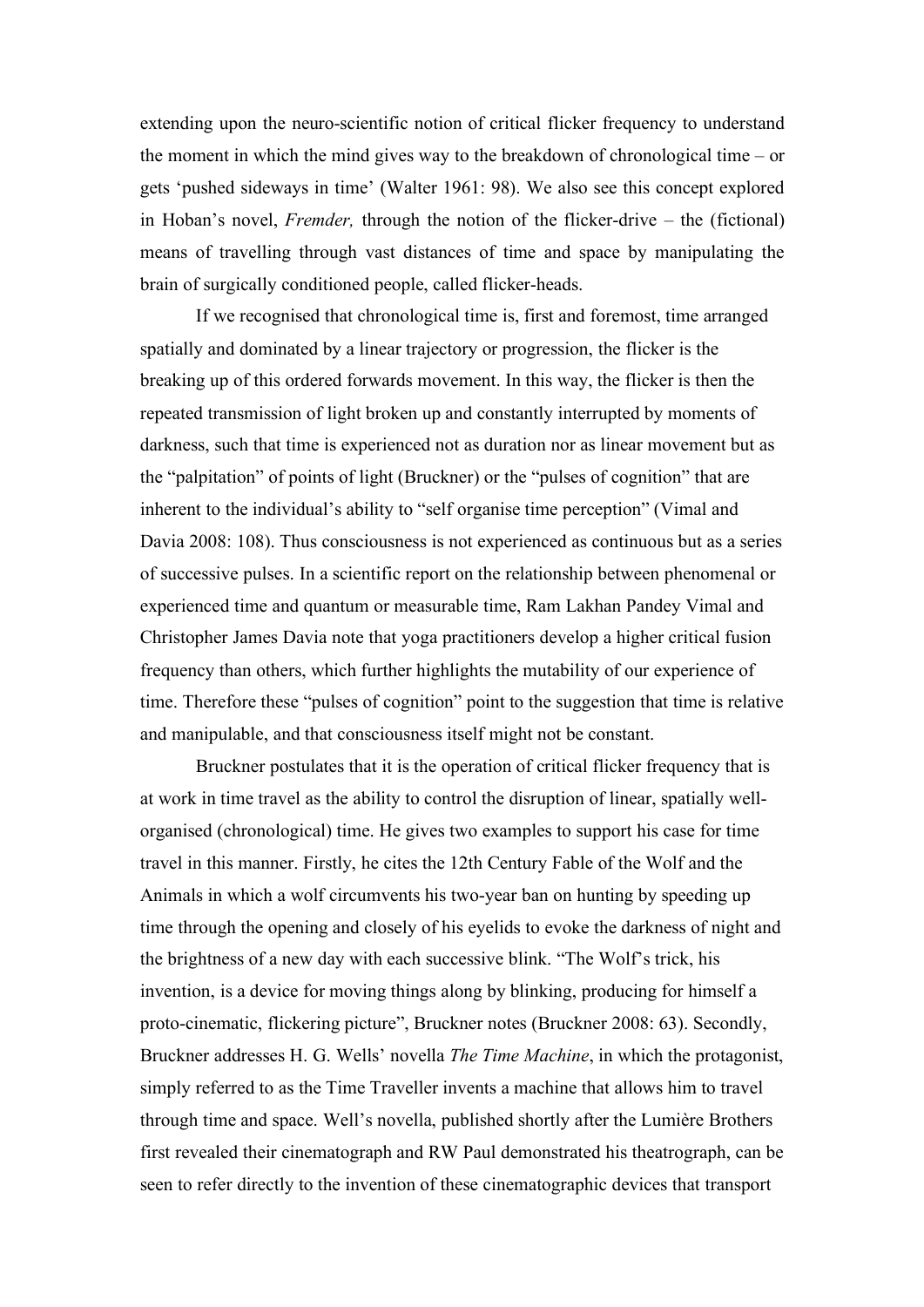the viewer / operator out of the present in a way that is akin to jumping through time and space. In both examples, Bruckner suggests that time travel is the result of a "merging of glimpses" — the wolf rapidly opening and closing his eyes to speed up time, and the Time-Traveller in Wells' novella travelling through the operation of critical flicker frequency. What is significant in this "merging of glimpses" is the breaking down of a continuity of smooth image-movement to individual glimpses or pulses; these are akin to what I have referred to elsewhere as flashes, points or flickers of light. Here, the chronological trajectory of time is disrupted and replaced, not by an extended present, but with a non-linear version of time dominated by a succession of accelerated instants, glimpses, flickers, points, flashes of light. And there is again a correlation between the mechanics of visual perception and that of film projection.

In Hoban's novel *Fremder*, transportation through time and space via the image produces a world of flicker space, a world that is produced through the alternative "stilling" and movement of (frozen) images. Fremder, the novel's protagonist, is known as a flickerhead or a deepspacer — travelling via the flickering image. These journeys, which exceed what is possible in a regular human lifetime, are made possible by the implanting of an oscillator in Fremder's head. This enables Fremder's projection through time and space through what is termed, in the novel, "the jump" — the instant of projection into another space-time. This is fast-forward on a massive scale and echoes Bruckner's notion of time-travel through altering the speed of critical flicker frequency: speeding through time, driven by the flicker, flicker, flicker. In the novel, the flicker-drive transports deep-spacers through the galaxy, travel is simply the effects of speeding up or slowing down the rate of the flicker to enable the flickerhead's jump through time and space. However, in a sinister twist, the oscillation of the flicker is co-opted into the smooth space of Corporation control. This is a world that flickers constantly, a world in which the world pulse rate (WPR) governs the appearance of things and freedom itself might lie outside of this flickering appearance of a world. As Fremder's mother, Helen Gorn suggests, or hopes, it is perhaps not the flickering of images that provides the real disruption to the smooth co-joined space of the horizontal plane (the Corporation's absolute control in the novel) but, rather, the obverse space that is opened up by the appearance of the flicker — that is, the space *between* the appearance of images, *between* the flickering points of light and through the disentanglement of their relationship to time.**ii** Gorn, has been obsessed with the question of escape, and she experiments with the idea of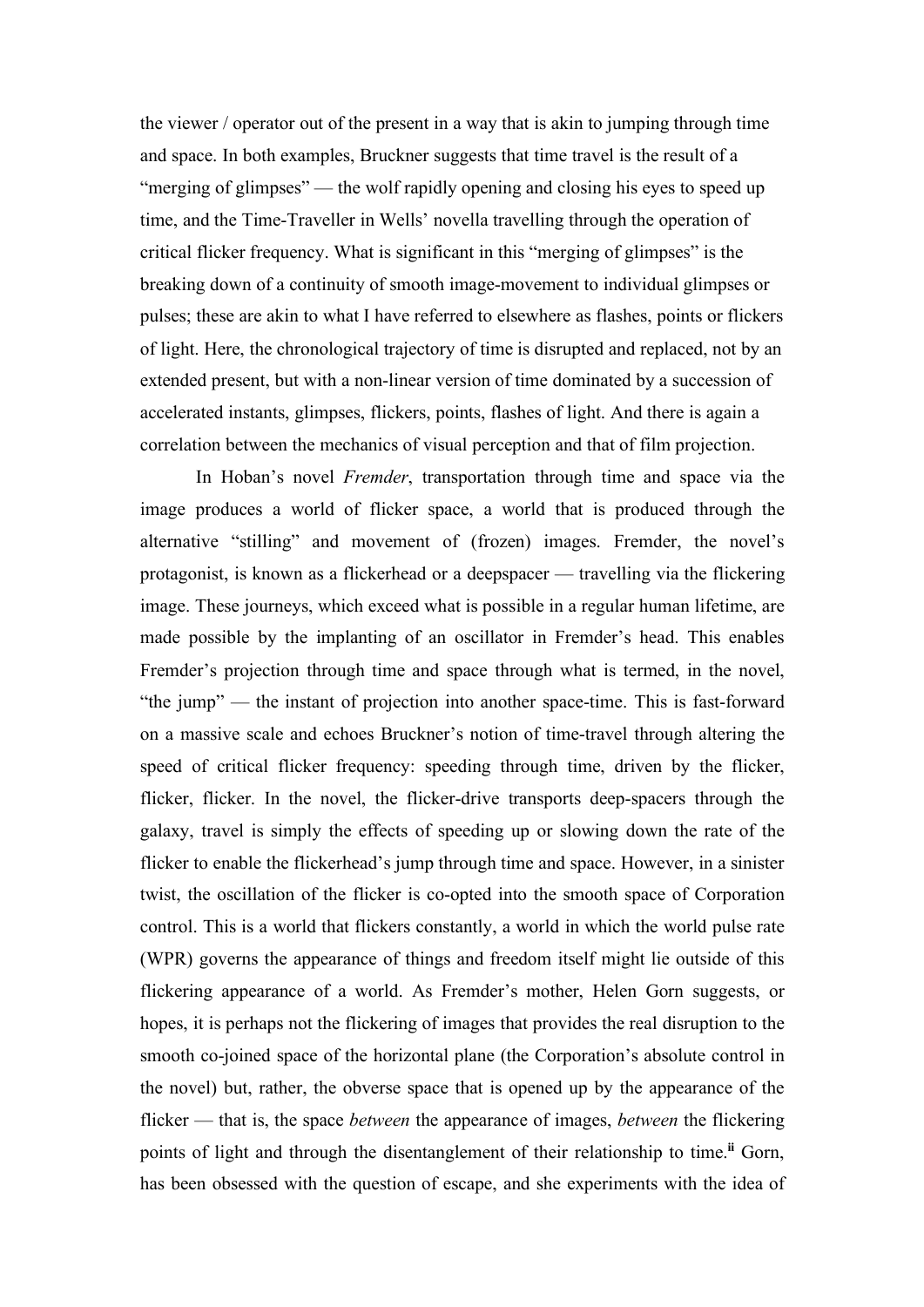escaping in the gap between the images, that is, escaping between the pulses of the world appearing. While Gorn ultimately fails in her endeavour (she is unable to escape the totality of Corporation control), her research is useful for us because it suggests that rather than focussing upon the appearance of images — the moment of illumination or flicker — we could, instead, consider what lies outside of the image: what lies outside of the frame of the visible? Therefore rather than the point of light and its relative speed of transmission and reception, it is perhaps the surrounding points of not-light, or not-image, that provide a real rupture or disruption to the continuing flow and appearances of the image.

Both Hoban's novel and Bruckner's postulations on time travel and critical flicker frequency tie the experience of time to the mechanics of perception so that time might be slowed down or sped up, or even frozen, yet these interruptions are still predicated upon an idea of chronological time, time that moves forward or backwards in a linear manner – easy to envisage as a strip of film running through a film projector either fast forwards or in reverse. Particularly in Bruckner's example, time travel is analogous to the action of fast-forwarding through images to get through time more quickly. Contrary to this, Fremder also speaks of the "jump" as the act of being launched into an entirely non-contiguous time and space. This could be seen to link with another film technology or in this case, technique, that is the use of the jump-cut in film-editing where time is advanced – or jumped forward – through the use of a non-continuous but still linked shot. De Landa takes this even further in his film work through the violent refutation of continuity editing techniques that seek to question and ultimately *break* the relationship between image-movement and continuous, chronological time. Through his use of radical editing techniques in films such as *Incontinence: A Diarrhetic Flow of Mismatches* (1978), De Landa creates a disjunction between image and the narrative movement of time by using editing techniques that will destroy the link between image and image, image and reaction or response, and the spatialisation of time.

In *Incontinence* any sense of linear time, the groundedness of being-in-time, is completely ruptured, as time is cut up into a series of pieces that seem to be randomly pasted together. De Landa's approach focuses upon a single form of editing — in this case, sight-line matching — and through the use of repetition, he exaggerates and subverts the construction of a unified space and time to the point of the ridiculous, thus defying the homogenising possibilities of the technique and returning the "life"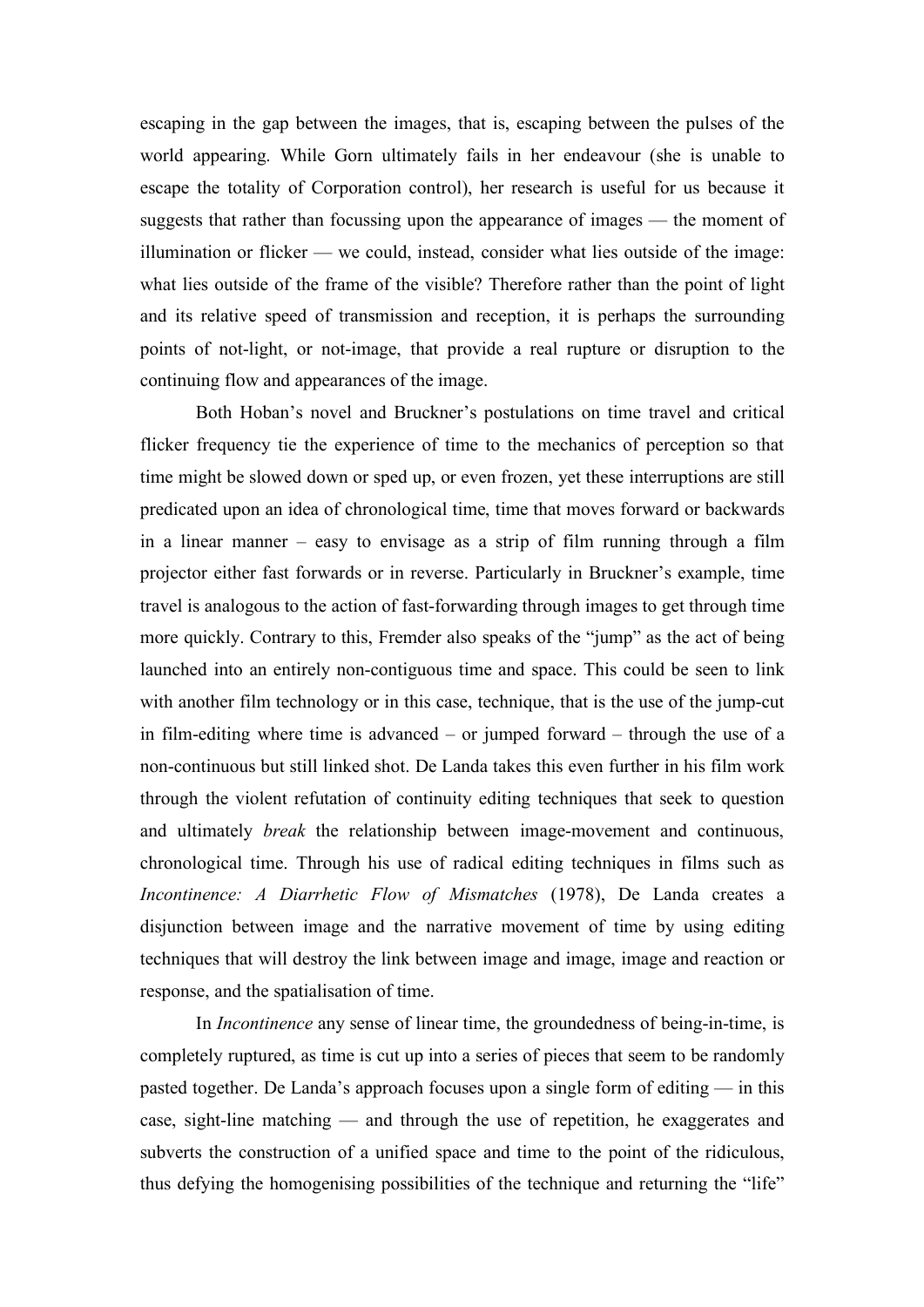and "energy" to what he calls, "film's wet body" suggesting film's own slippery mutability (Halter 2011). The result, for the viewer, is a nauseating sense not of groundlessness but of being forcefully and constantly *ungrounded* from any stable connection with time and space: the notion of the "jump" therefore seems highly appropriate to explain this experience – although in film editing, the jump cut does involve a sense of connection often through continuity of subject or only vary slight variations of camera angle. *Incontinence*, however, violently disrupts the spatialisation of time through the mis-use of matching techniques — that is, through emphasis on image-to-image movement. Refusing the spatialisation of time by breaking the cause-effect relationship that links action in the present to that of the immediate future such as site line matching in which the protagonist looks out of the frame in the direction of the next scene thus producing continuity from one scene to the next. The fact that this film is composed from scenes from the well-known play and film *Who's Afraid of Virginia Woolf* (Edward Albee, 1966) means that an even greater sense of narrative confusion and structural incontinence is achieved. Recognisable scenes from the play are enacted repeatedly — with actors switching roles and locations, dialogue is fragmented as so on, during each replay of the same scene undoing the expectations of gender, role and script. This fragmentation emphasises time as a series of ruptured moments.

De Landa works through a repertoire of "crazy wipes", pixellated transitions and other "fancy optical transitions" in his films in order to create this discontinuous space-time (Rosenbaum 2009). Mapping De Landa's use of these editing techniques is to understand the manner in which he approaches frames of film (he was working with 8mm then mostly 16mm film and later video) as singular units to be pieced together in no predetermined order, and film itself as a mutable form to be freed from the constraints of an enforced linearity. Many of the effects that De Landa uses, particularly in the early work, involve hand-painted wipes, effects that are drawn onto the film strip and which create the sense of De Landa himself reaching into the space between images (or between frames) or of entering into the spaces between the flickering reality that Fremder experiences. *Incontinence*, for example, is organised into eight separate scenes taking pieces of dialogue from Albee's play, dialogue that is repeated within each scene (as mentioned previously). The disruption to the continuity editing technique of sight-line matching is also played out through the breaking up of space and time within each scene and in the transition between scenes through the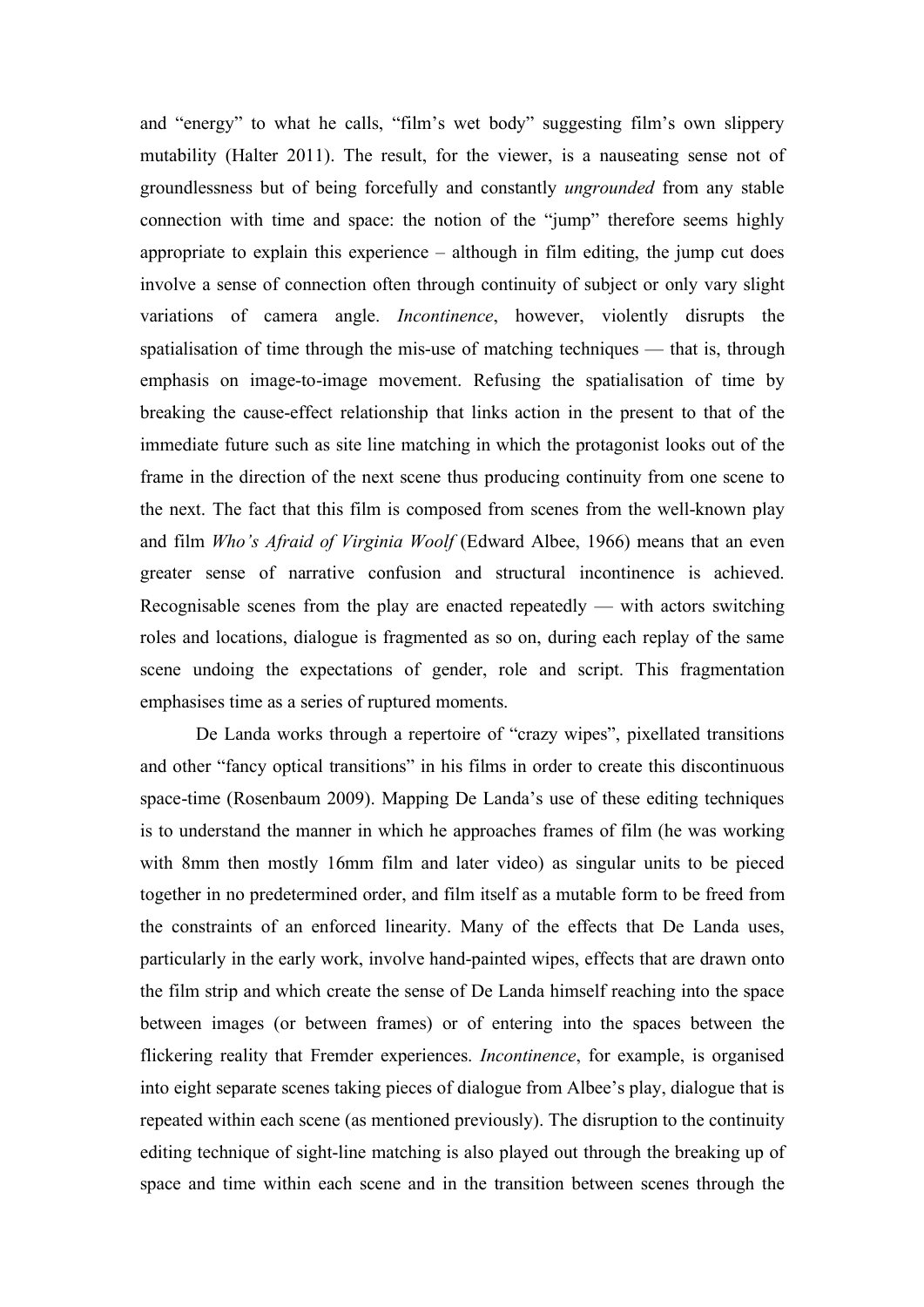action taking place such as shifting gender roles, replay, reversal and mirroring of space (people drop in and out of the frame from above and below, they speak to interlocutors in a previous or an ensuing scene and so on), and through intervention into the film strip itself in the form of the removal of frames (creating a flickering effect), as well as the use of De Landa's "crazy wipes" (vertical, horizontal and diagonal transitions across frames).

# **Slippery Pixels and Flicker-Points: Final Fabulations and the GIF**

To exit time's flow, to disrupt the continuous movement of time through a flicker of light or through the imperceptible shadows between flickering images is an impossibility for many of us in our current psycho-physical form; it is therefore what I would term, a type of fabulation – a possible-impossible. Fabulation is a term often associated with literary analysis to describes forms of narrative and their relationship to time, yet here, I evoke, the term "fabulation" as an operation of possibility that is not yet possible, an action that is intimately bound up with time itself – an action that projects *out of* time. In this essay, fabulation is bound up within the technical operation of the flicker to create a new time and space, and in this way the flickerimage enables a time and space that exceeds and evades the possibilities available to it and to us, and that calls forth a new understanding of time and the image that is not simply bound by the limits of "real" or already existing. Yet fabulation and by association, the flicker or flicker-image, is bound up with questions of "political meaning" (Bogue 2010: 14 quoting Deleuze); in questioning the possibilities for an escape *through* time is to evoke the form of control that is inherent to state of constant production and "the ends of sleep" that Crary invokes in the title of his book, and to find a time that resists or at least disrupts the entropic space of time's flow.

As we have seen, the flicker-image is exercised in three ways in the work of Conrad, Hoban and De Landa. This is firstly through the image that cuts or freezes motion and in doing so produces a polyphony of effects that take you "floating off into some weird dimension" as Conrad suggests in relation to his film, *The Flicker*. Second is the opening up of a space outside of image-to-image dynamics, a space between images, as we have seen in Hoban's narrative. Here our attention is drawn to the normalisation, or standardisation, of time through what is referred to in the novel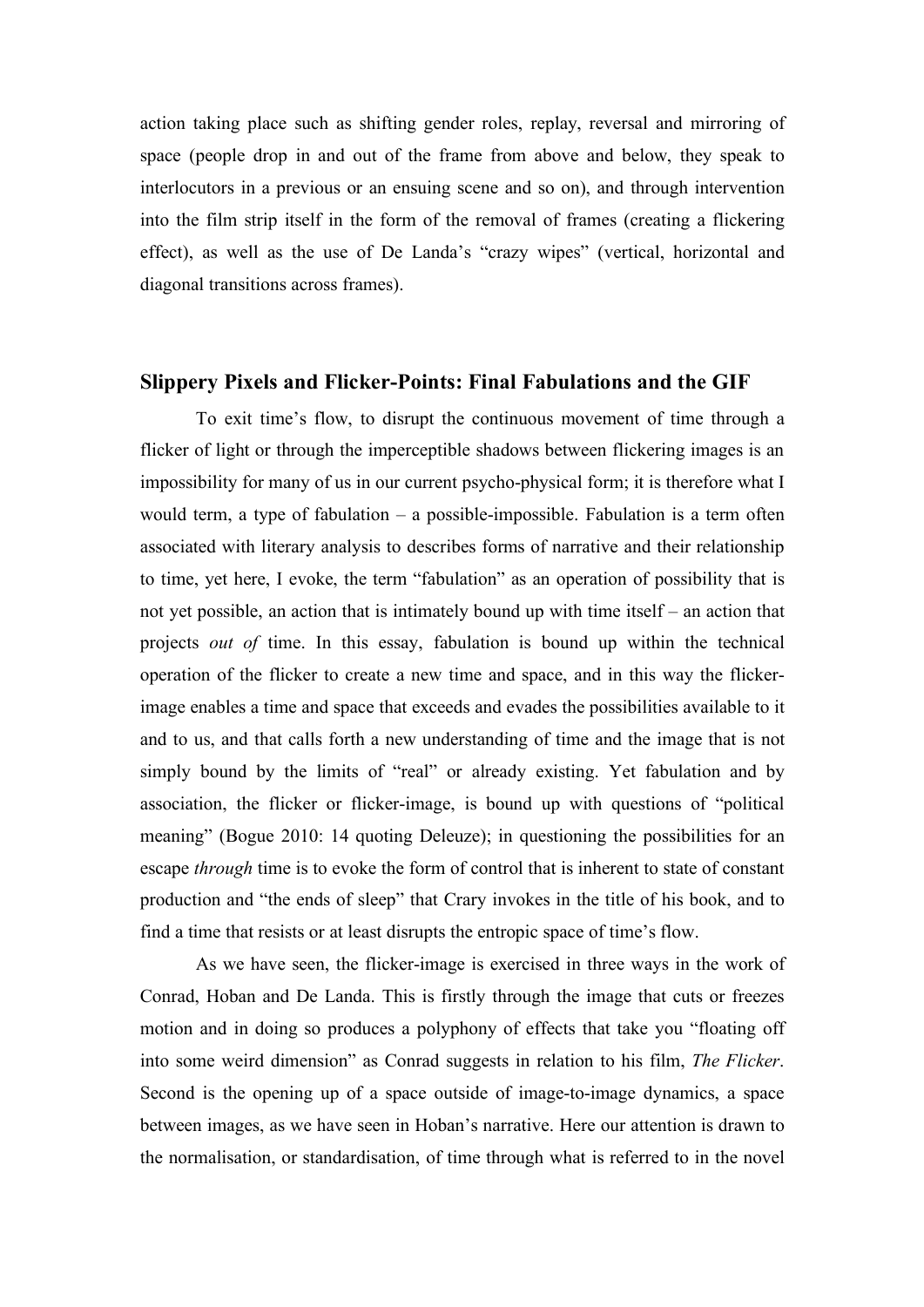as the WPR and the possibilities for the organisation of time outside of this standardisation. It is the potential for slowing down or speeding up the flickering of images in order to travel through time or escape through the gaps between "flickering reality". The capacity to remake the temporal relationship between images as De Landa does in his work, is the third operation of the flicker-image that we have addressed. It is the question of fabulation, however, – the flicker-image as a kind of fabulation, occupying that space in between what is and what could be – that differentiates the flicker-image from other attempts to identify a contemporary format for thinking about images and their operations such as Patricia Pister's neuro-image and Steven Shaviro's notion of post-continuity. Pister's neuro-image is largely read through narrative and thematic devices within cinema, and Shaviro's post-continuity identifies a particular prevalent non-continuous editing device, aesthetic and structural form in films such as *Spring Breakers* (Harmony Korine, 2013). (Shaviro's noncontinuity is of course coherent with the discordant editing used by De Landa in his films.) The flicker-image is indebted to these strategies, and as Pisters and Shaviro suggest it is important that we find a way for understanding the operations of the image within our contemporary context. Yet the flicker-image is an impossible image rather than simply a reading of the current symptoms of an image; it is therefore productive, doing something in the world. It is an image that we might inhabit, travel through and with, an image that produces the possibility of another space-time outside the expanding space of control that is characterised by Crary as "duration without breaks" and "beyond clock time" (Crary 2014: 8); it is "an illuminated world without shadow." (Crary 2014: 9)

We live amidst an accumulation of now-times – live broadcasts, snapchats, insta-everything trapping us in an ever-expanding present – the "illumination" and "duration without breaks" of which Crary speaks. This is a present that is governed by the linear logic of accumulation of "now" and "next", of moving forward and going nowhere. What then would be a contemporary equivalent for the flicker-image that updates the mostly analogue technology (both human and machine) of the flicker to the digital? And could the flicker-image with its focus upon a space-time of "points" and "cuts" offer any potential for resistance today in a world that is saturated by a constant present? Born as a marketing device at control central, the GIF is a hybrid format composed of a series of still images put into motion. The GIF's composition and the fact that it can be broken down – *slowed* down – to reveal it constituent parts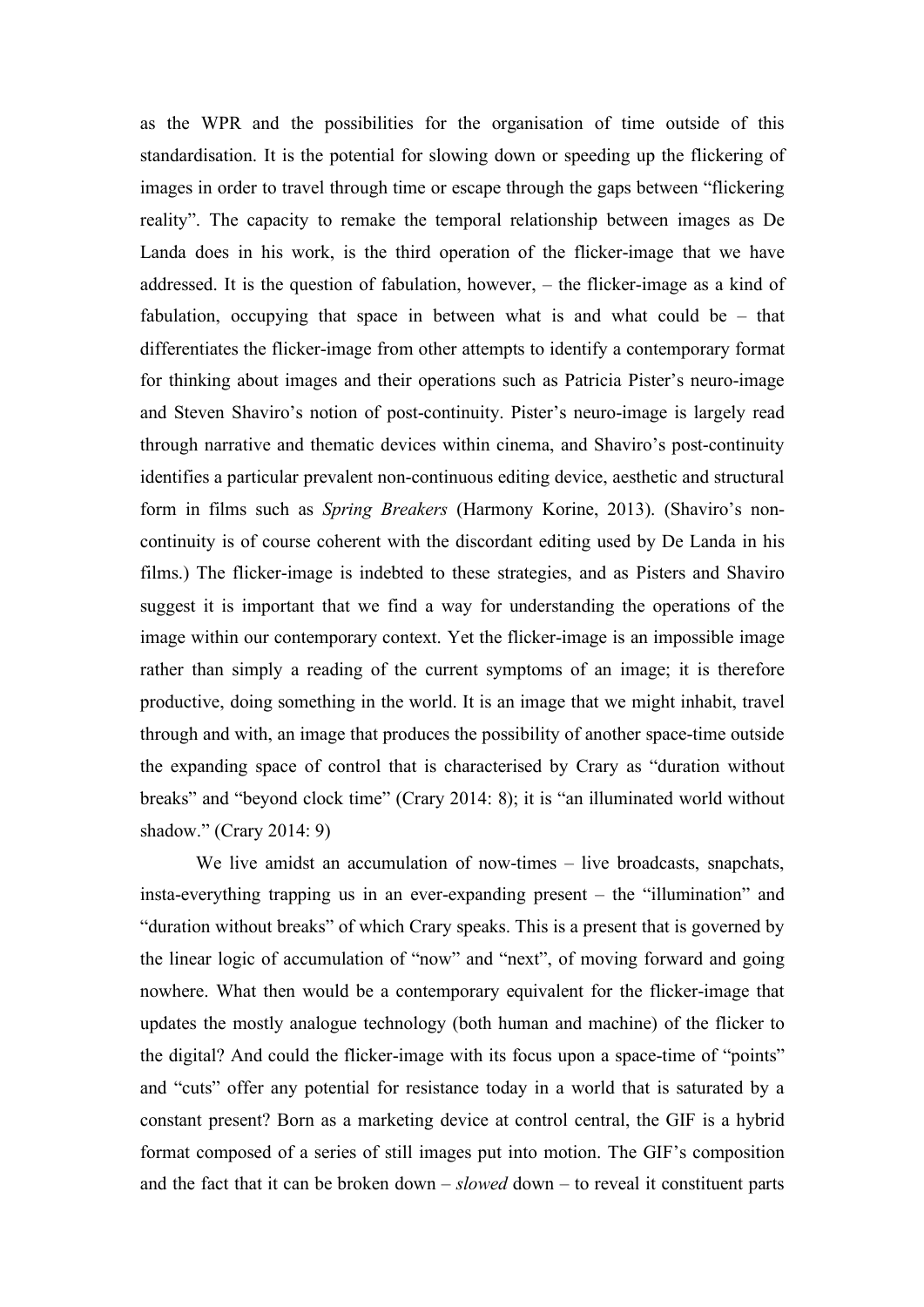(single still images) opens up possibilities for escape into the "black between images" or the spaces between a controlled "reality" as that proposed by Hoban in his novel *Fremder.* (Hoban 2003: 9) Crucial here too is the element of time and its relationship to the image, because in order to be coherent as a moving image the GIF requires a consistent run speed therefore to slow down the run speed is to open up the spaces between the individual images from which the GIF is composed and thus undoing the smooth continuity between images. Perhaps, then, entering into the space-time of the GIF – if such a world were possible – would be to enter into the discordant space of the stuttering freeze-frame (of VHS technologies) and other flicker-images in which time and time perception is remade in a way that contrasts with the constant movement and seamless flow of images.

Could the GIF offer an additional operation for the flicker-image, for the way in which it offers alternative space-time that differs from the constantly expansionist attitude of the corporate (Corporation, in Hoban's novel) production of images? For example, in a recent article, neuro-scientists have reported that the rate at which the human eye can process flickers of light is much higher than previously thought – operating at a rate of up to 500hz in relation to certain forms of image display. HD screens have been working at progressively higher and higher speeds (currently operating at average speeds of 120hz), yet the demand for a higher and higher flicker fusion rates (also known as "refresh rates") to avoid "the flicker" suggests a process of adaption and cooption across all fronts – flesh, image and digital. Similarly GIFs, which were initially imbued with a "poor" aesthetic through their commonality and accessibility (akin to what Hito Steyerl has termed the "poor image"), have become increasingly finessed – a process that has involved closing the gap between the single still images that make up the GIF and thus removing the potential for flicker and further co-opting spaces of resistance… Within contemporary imaging technologies the so-called intrusion of a flicker at the edge of a screen or through variegated transmission rates is termed an *artefact*. This term immediately reinforces the alternative space-time of the flicker-image, if we were to think of the flicker as this undermining of the smooth spaces of control, by introducing a more complex temporality; *artefact* suggesting the intrusion of a lag, a past time or an alter-time into the endless expansionist present of corporate control. Therefore, while much digital technology works on the gathering of pixels (also flashes of light) always at faster and faster speeds and smoother accumulations, the flicker-image (whether GIFs, freeze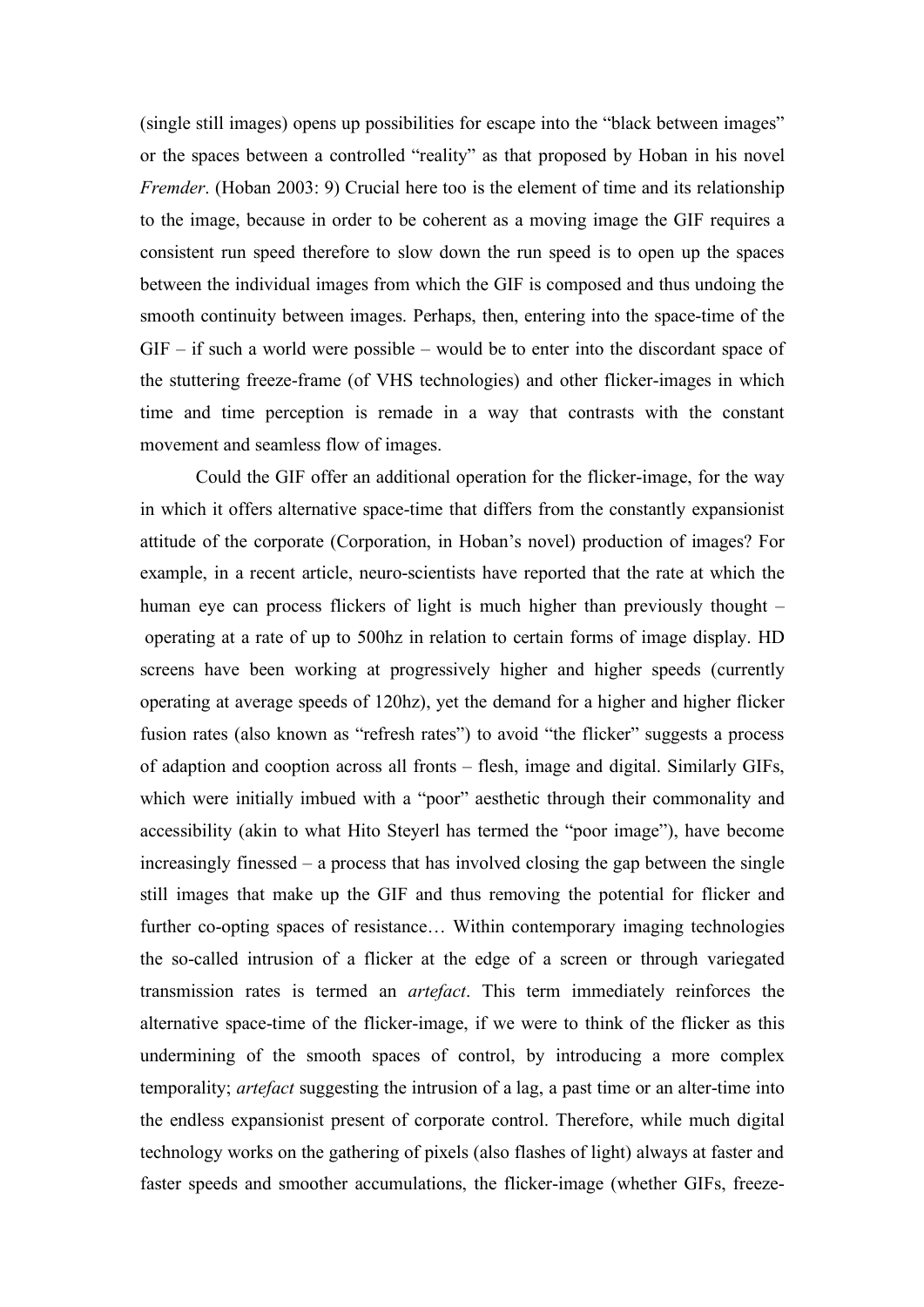frame or single film-frame repeated) provides us with an alternate space-time – a time that we might enter into and occupied through flicker-points and their multiplying effects, or through the opening of the dark-matter between flickering-points.

My goal in this essay is the liberation of time from constant linear movement, and, in doing so, opens up the fabulous renditions of space-time that are at work in Conrad and De Landa's films and Hoban's novel. This is the flicker – Light. Notlight. Light. Not-light – as a single point, a cut, a flash of light that breaks into the rhythmic transmission of light as it falls upon our eyes. It is the flash that breaks the pattern of looped repetition that is at the heart of the mechanics of vision. Light. Notlight. Light. Not-light. It is this single flash rather than a continuum of flashes that has the potential to undo the mechanics of vision and of visioning in which both the production and transmission of images is conceived through continuing movement – the pattern of relations that binds image to image, and the flicker of an eye-lid to perception. The flicker isolates the image from continuous movement, cuts or breaks into the continual forward movement of time. To recast the flicker as a single point of light, a cut, a flash of light that disrupts to rhythmic transmission of light as it falls upon our eyes is to mess with time and time perception. And to ask where freedom from time's movement might lie.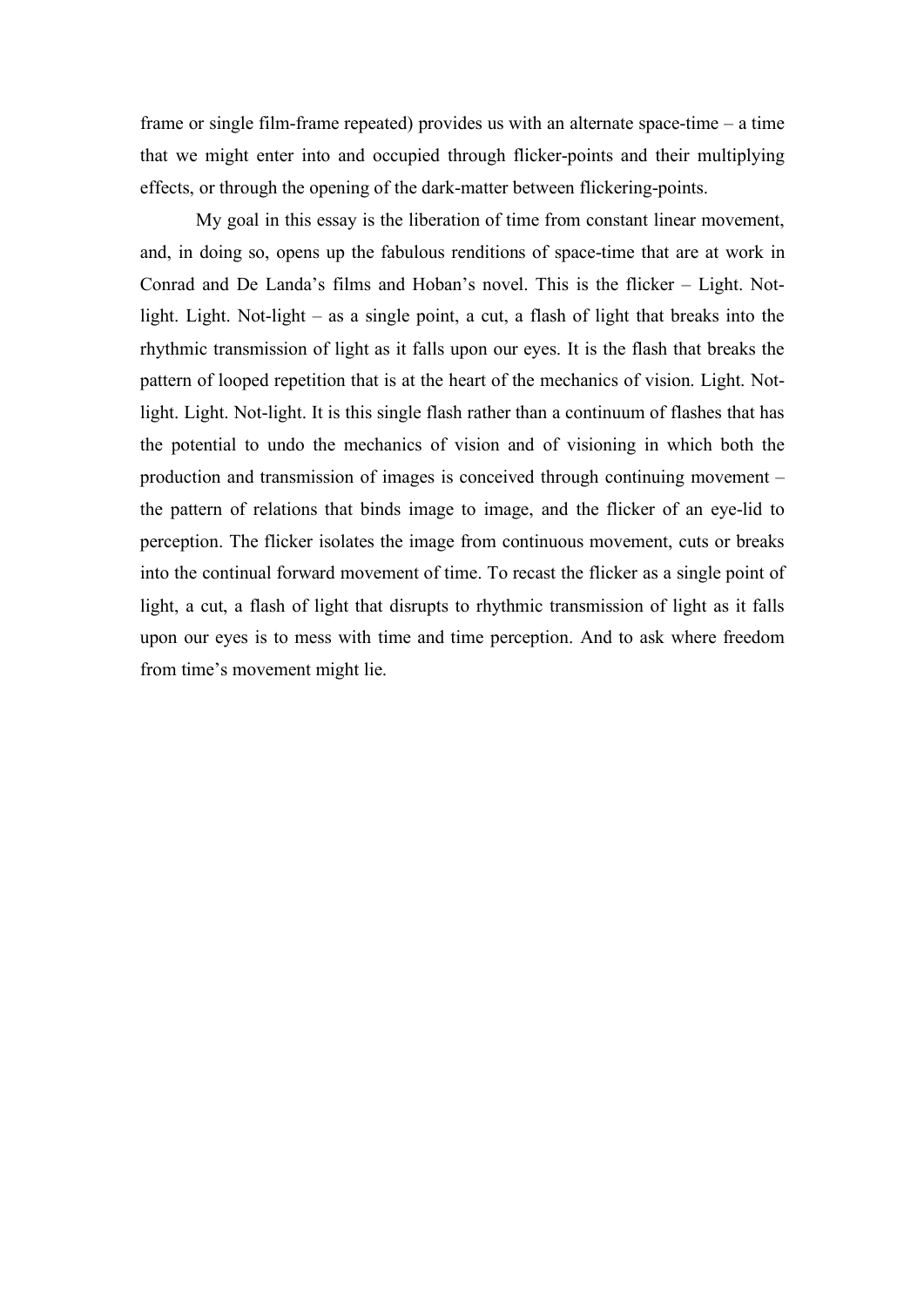#### **REFERENCES**

Bogue, Ronald (2010), *Deleuzian Fabulation and the Scars of History*. Edinburgh: Edinburgh University Press.

Bruckner, René Thoreau. "Travels in Flicker-Time (Madre!)" in *Spectator* 28:2, Fall 2008.

Crary, Jonathan (2014), *24/7*. London and New York: Verso.

Davis, James and Hsieh, Yi-Hsuan and Lee, Hung-Chi (2015), "Humans perceive flicker artefacts at 500hz" in *Scientific Reports* 5, Article number: 7861, 2015.

Deleuze, Gilles (1997), *Essays Critical and Clinical*, trans. Daniel W. Smith and Michael A. Greco, Minneapolis: University of Minnesota Press.

Deleuze, Gilles (2005), *Cinema 2: The Time-Image*. Translated by Hugh Tomlinson and Robert Galeta. London and New York: Continuum.

Halter, Ed . "Abstract Machines: Nonlinear dynamics and the films of Manuel DeLanda", *Moving Image Source*, March 2011. Accessed via: http://www.movingimagesource.us/articles/abstract-machines-20110304 Last Accessed 13 February 2013.

Hoban, Russell (2003), *Fremder*. London: Bloomsbury.

Kulbelka, Peter. Talk at the British Film Institute, London, April 9, 2013.

MacDonald, Scott (2006), "Tony Conrad: On the Sixties". *A Critical Cinema 5: Interviews with Independent Filmmakers*. Berkeley and Los Angeles, California and London, England: University of California Press.

Metzinger, Thomas (2003), *Being No One*. Cambridge, Mass. and London, England: MIT Press.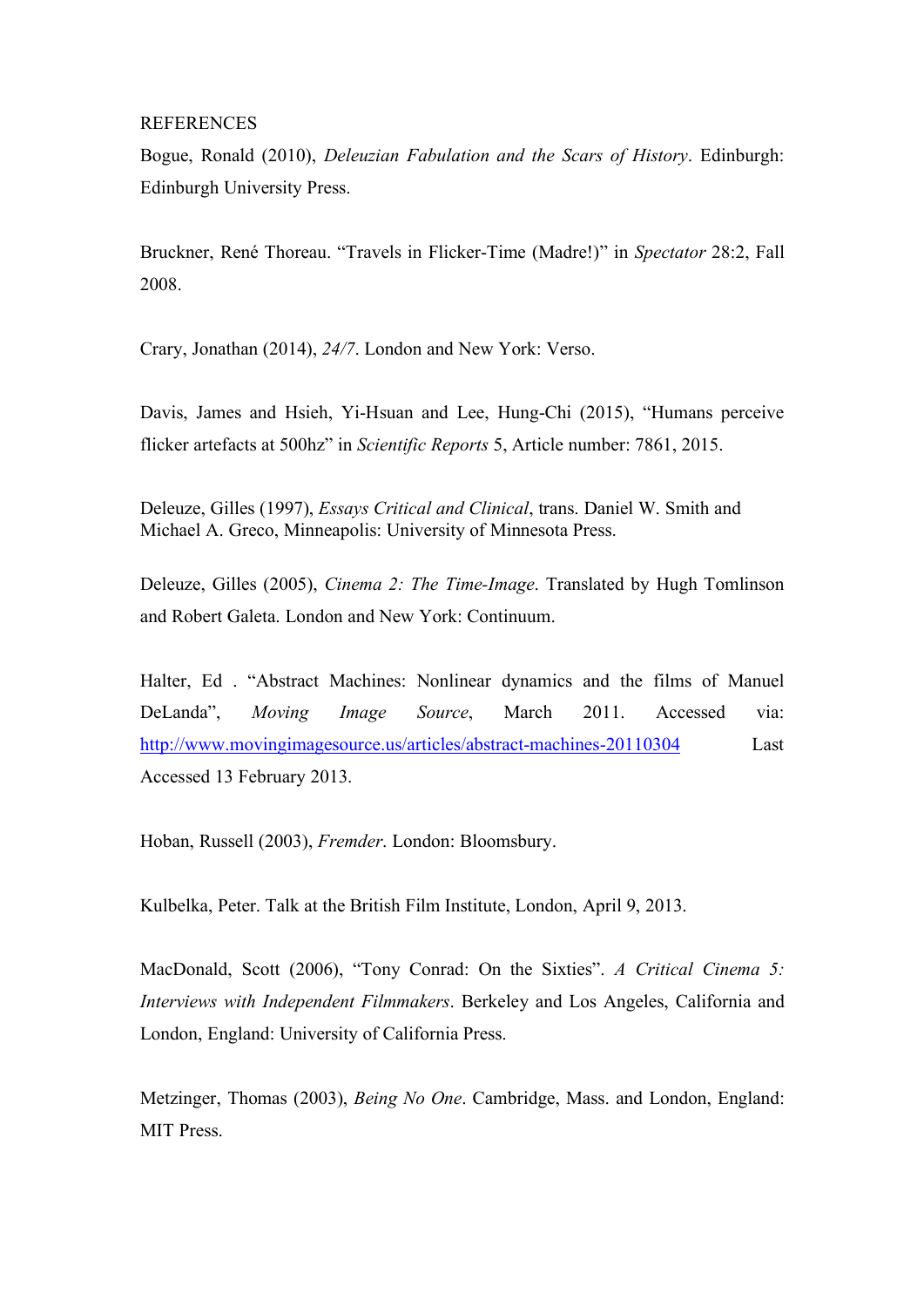Pisters, Patricia (2015), "Temporal Explorations in Cosmic Consciousness: Intra-Agental Tanglements and the Neuro-Image". *Cultural Studies Review*, volume 21 no. 2 September 2015, pp. 120-144.

Rosenbaum, Jonathan. "Manuel De Landa", in *Film: The Front Line* (Denver, CO: Arden Press, 1983). Accessed via: http://www.jonathanrosenbaum.com/?p=16037 Last accessed August 29, 2016.

Sellars, John (2007), "Aion and Chronos: Deleuze and the Stoic Theory of Time". *Collapse*, 2007, 3, pp. 177-205.

Shirley, David (2009), "Jack Smith, Les Evening Gowns Damnées and Silent Shadows on Cinemaroc Island (Table of Elements 1997)" in *The Brooklyn Rail*, May 7 1997.

Vimal, Ram Lakhan Pandey and Davia, Christopher James (2008), "How long is a piece of time? Phenomenal Time and Quantum Coherence, Towards a Solution". *Quantum Biosystems*, 2008, 2, pp. 102-151.

Walter, W. Grey (1961), *The Living Brain*, Middlesex, England and Ringwood, Australia: Penguin Books.

# ARTWORKS

Tony Conrad, *The Flicker* (1966) 30 minutes, 16mm film, black and white, sound.

Manuel De Landa, *Incontinence*: *A Diarrhetic Flow of Mismatches* (1973) 18 minutes, 16mm film, colour, sound.